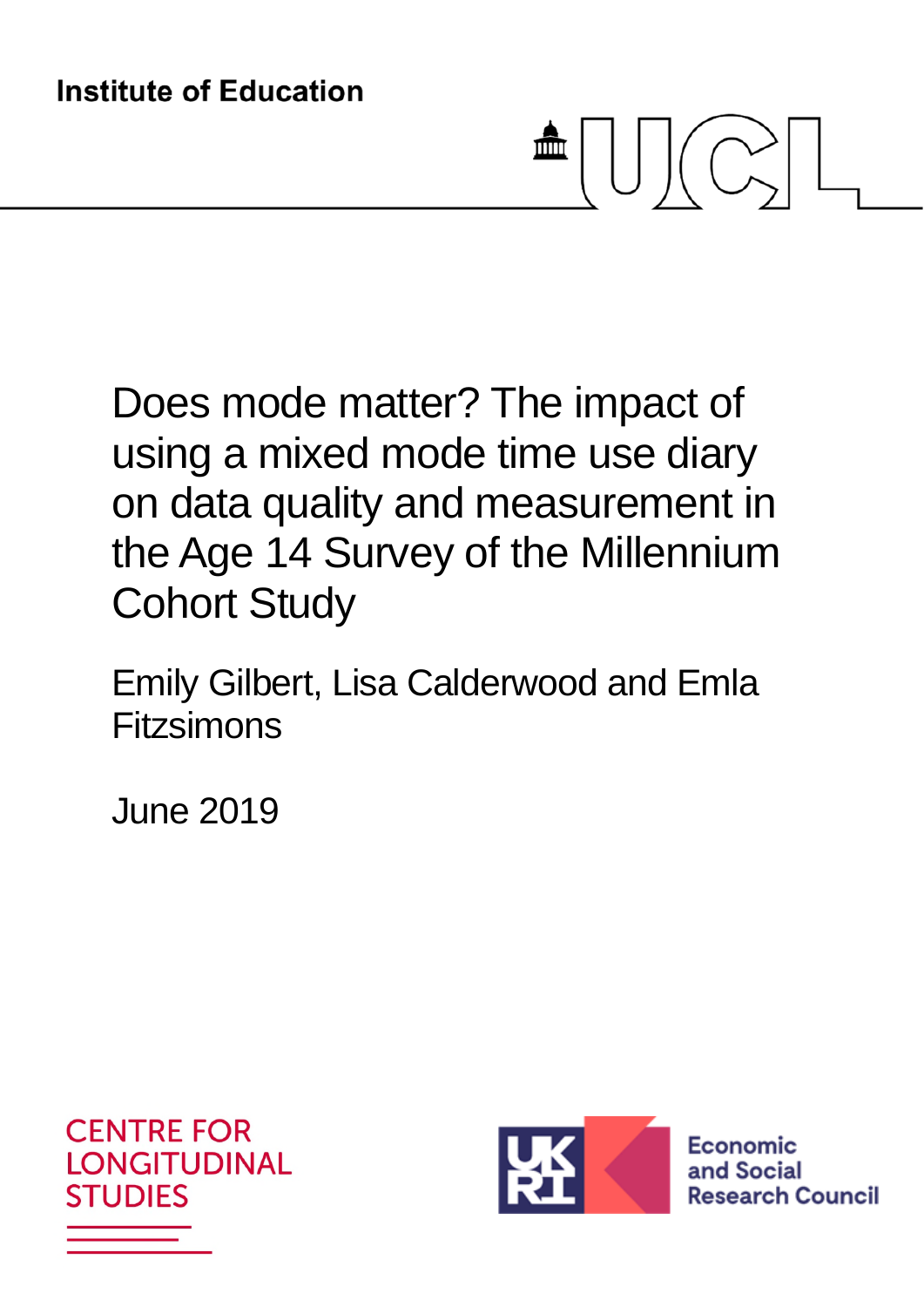# **Contents**

| Figure 3: Proportion of cohort members selecting and completing each mode  10        |  |
|--------------------------------------------------------------------------------------|--|
| Table 2: Sample composition profiles for the survey, the time use component, and the |  |
|                                                                                      |  |
|                                                                                      |  |
|                                                                                      |  |
|                                                                                      |  |
|                                                                                      |  |
|                                                                                      |  |
|                                                                                      |  |
|                                                                                      |  |
|                                                                                      |  |
|                                                                                      |  |
|                                                                                      |  |
|                                                                                      |  |
|                                                                                      |  |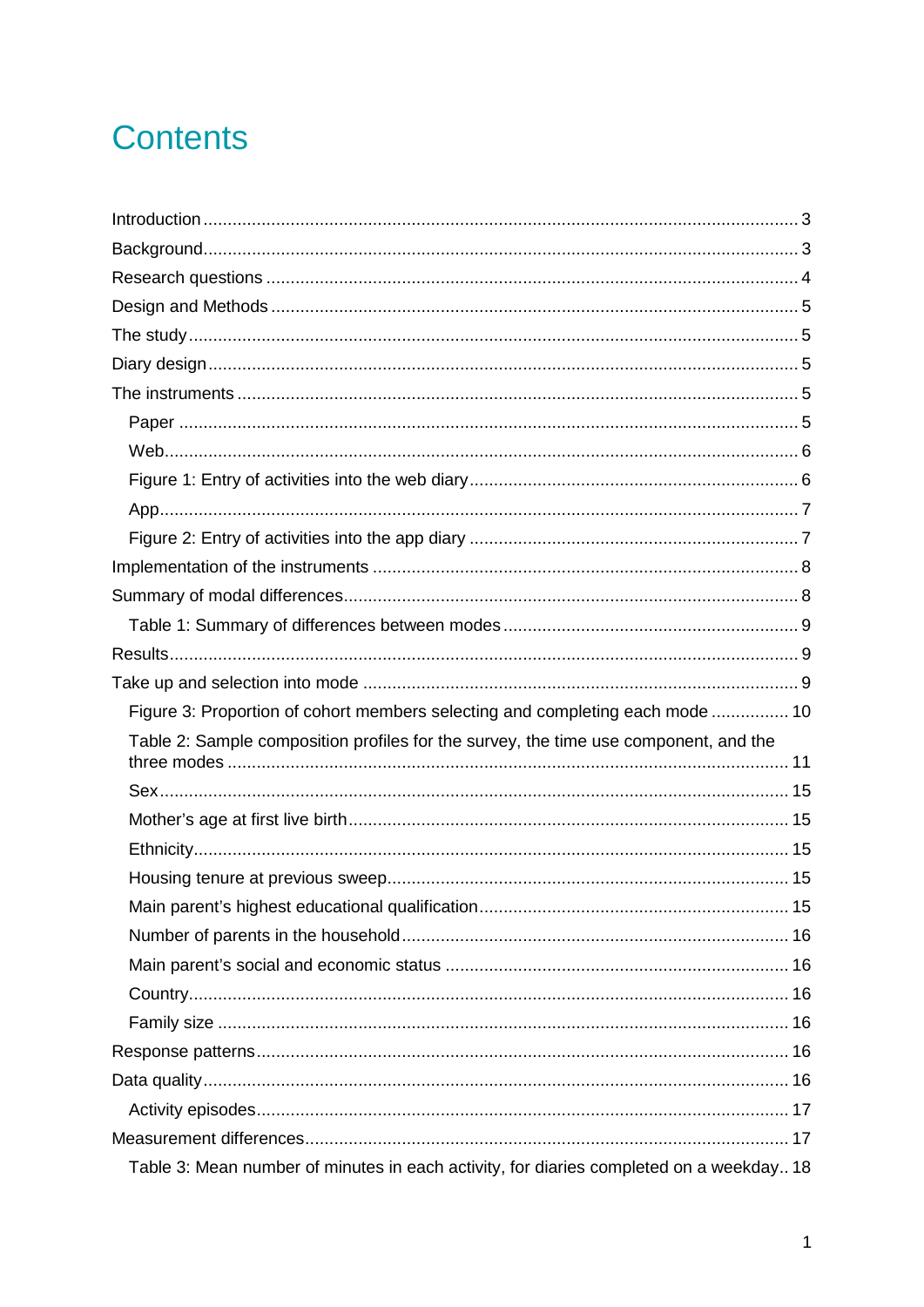| Table 4: Mean number of minutes in each activity, for diaries completed on a weekend day |  |
|------------------------------------------------------------------------------------------|--|
|                                                                                          |  |
|                                                                                          |  |
|                                                                                          |  |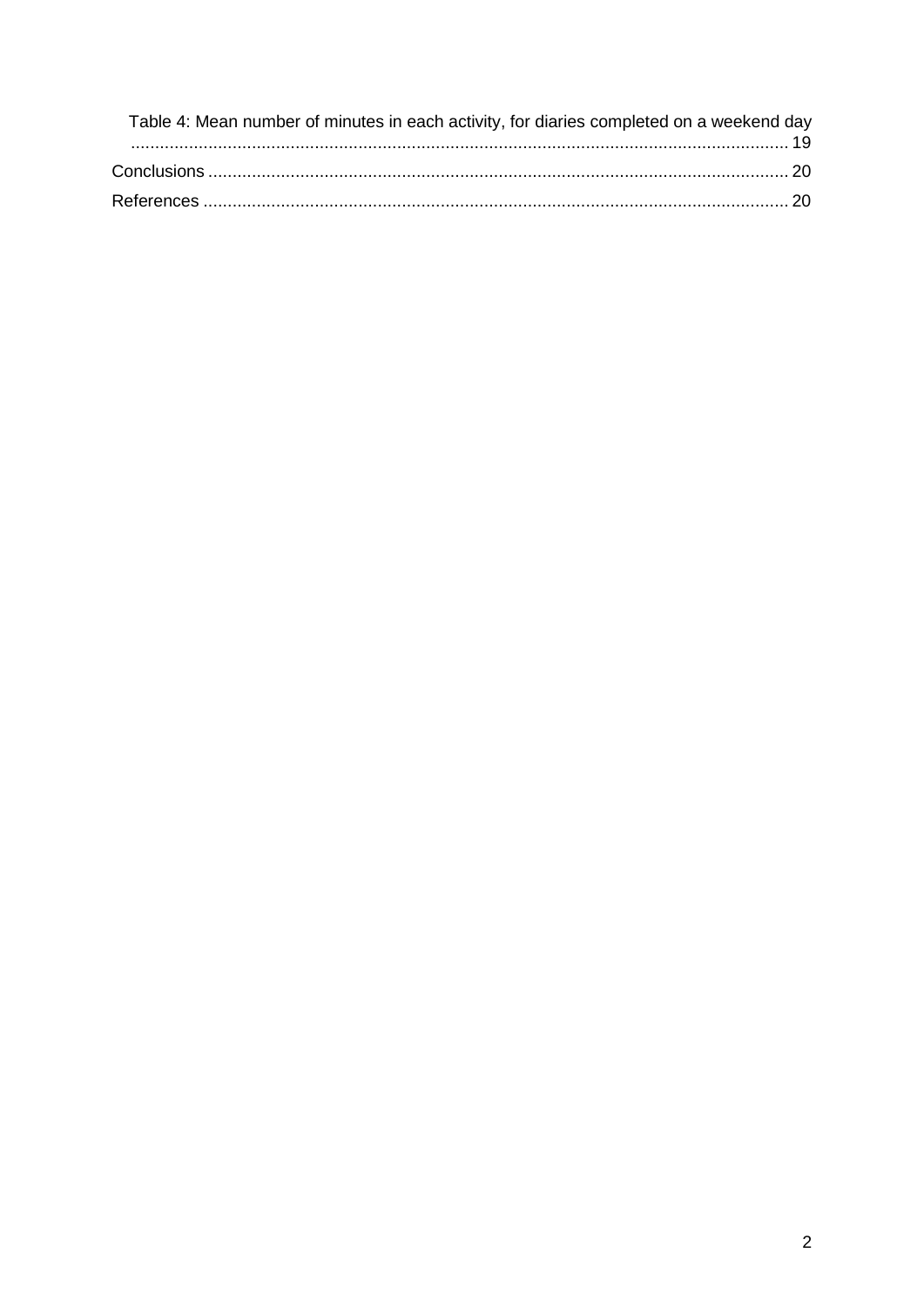# **Introduction**

Time diary data provide a comprehensive and sequential account of daily life and are used for a wide range of analytic purposes. Recent years have witnessed a steady growth of large-scale time diary data collection in cross-sectional as well as longitudinal surveys, driven by the increased research interest in population activity patterns and their relationship with long-term outcomes. The majority of social surveys collect paper-administered diaries, which have been shown to produce accurate and reliable daily activity estimates, but present challenges relating to respondent burden and administration costs. The use of new technologies for data collection could address these weaknesses by providing less burdensome diary instruments, improving data quality, and reducing post-fieldwork data coding costs.

The Millennium Cohort Study (MCS) was, to our knowledge, the first large-scale longitudinal survey in the world to use a mixed-mode approach for the collection of time use data among teenagers. A smartphone app, web diary, and paper diary were specifically designed for the sixth wave of the survey, when cohort members were aged 14. This was a highly innovative approach, utilising new technologies to collect comprehensive accounts of the daily lives of teenagers.

Respondents were asked to choose between the web and app mode during the interviewer visit. Paper diaries were only offered to those who did not have access to a personal computer or a smartphone, as well as those who refused to use the web/app modes. The web and app instruments allowed the use of soft and hard checks in order to reduce missing data and to improve overall data quality, leading to simplified post-fieldwork data coding procedures. The MCS approach is therefore particularly important for the future of time use research, opening up avenues for methodological innovation and for the use of new technologies for large-scale time diary data collection.

# **Background**

Previous sweeps of MCS have asked respondents questions about how they spend their time and the activities they do, focusing on age-relevant activities such as after-school activities, leisure activities and homework. This provides researchers with some idea of how young people spend their time, but asking a limited number of questions on pre-defined activities does not give a complete picture of how young people spend their time. For this reason, a time use diary was included in the Age 14 Survey of MCS, in order to better understand the time allocation of teenagers.

Time use diaries ask respondents to report sequentially their activities, and the context, across 24 hours of a day. This method of collecting time allocation data has shown to produce better estimates of daily activities than survey questions (Carp & Carp 1981; Juster, Ono & Stafford 2003). It is thought that time use diaries help respondents to recall activities better, and reduce social desirability bias (Robinson & Godbey 1999; UNECE 2013). Additionally, time diaries can provide more detailed information than survey questions, covering activities undertaken, duration of each activity, time of day for activities and a number of contextual bits of information, such as who the respondent was with when doing the activity, where they were, and how much they enjoyed it.

Traditionally time diaries have been administered in paper format, with the respondent required to complete a time grid within a booklet. The grid is formatted so as the pre-coded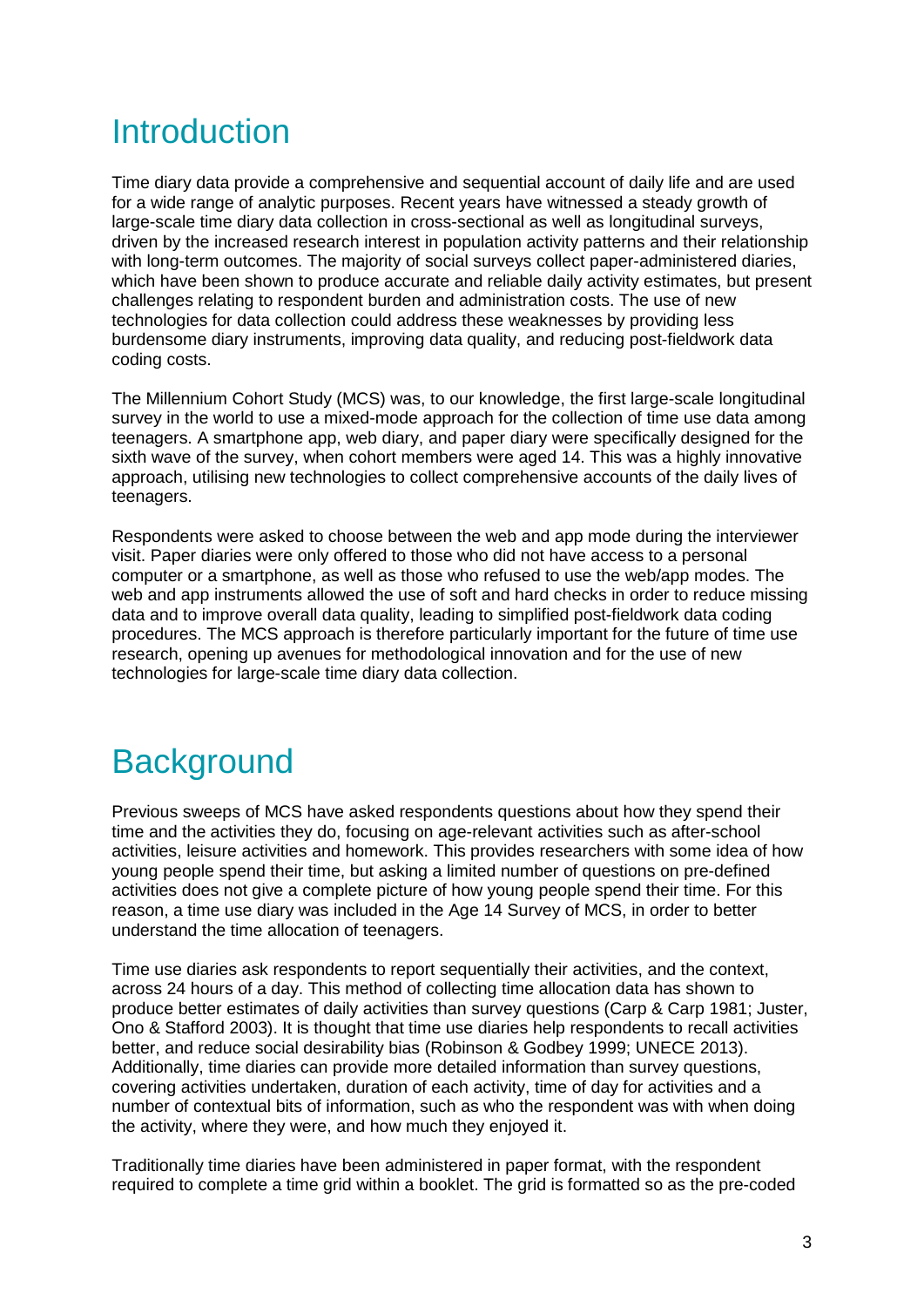activities are down the side, and time slots across the top. In order to complete the diary, respondents draw horizontal lines to indicate what they were doing for each of the time slots (usually 10-minute slots). Alternatively, the activities may not be pre-coded, so respondents are required to write each activity they do across the day. The grid format has been shown to facilitate respondent recall of events, creating more accurate estimates of time spent doing each activity (Robinson & Godbey 1999).

However, scanning, coding and processing of paper time use diaries can be prohibitively expensive, particularly for studies who have large-sample sizes. One way to reduce costs is to administer diaries electronically. This cuts out the need to scan and code diaries. Electronic diaries may also offer other benefits. In a world where technology is now routinely used by the population in all facets of life, there may be benefits for response rates of offering the opportunity to complete surveys electronically, be that via PCs or smartphones. In addition, web- and app-based time use diaries can be programmed with data quality checks, something which is not possible for paper diaries. The electronic diary can prevent respondents selecting more than one activity for a given time slot, and highlight improbable inputs, such as a large amount of time doing one activity that wouldn't be expected. The respondent can also be provided with a summary of their activities once they go to submit the diary, showing any timeslots missed and encouraging users to go back and complete the diary more fully. The app in particular also facilitates real-time data collection in a way that is easier than with paper diaries; one would expect that most people who own smartphones carry them around day-to-day, and so their diary is always accessible. It may be that data captured closer to real time is more accurate, through the reduction of recall bias (Bell et al. 2019).

Web-based time use diaries are becoming more common, although the majority follow a question-based approach to capture time allocation, rather than utilising the traditional grid format (e.g. Bonke & Fallesen 2010). However, as discussed previously, the grid format has been shown to be better at generating a more accurate picture of daily activities.

There is also a rise in the use of smartphone apps to collect time use data. With the increased use of smartphones across the population of the UK (Ofcom 2018), researchers are increasingly interested in collecting data via smartphones. In terms of time use research, a grid-based approach would not work well on a small screen, so designers have been turning to question-based apps to collect this data (Fernee & Sonck 2014; Vrotsou et al. 2014).

In the context of MCS, collecting data from teenagers in the UK, the research team decided it was crucial to offer the option of filling in the time use diary via web or smartphone app. Data collected from cohort families in the past suggested that the vast majority of families would have a PC and internet access at home, and many cohort members would have access to a smartphone, or own their own device. The ownership of smartphones among adolescents in the UK is high and increasing (Ofcom 2014), and offering this option for filling in the time use diary was deemed crucial for engaging participants in this age group.

The MCS web diary was, to our knowledge, the first stand-alone diary in the world administered on a large scale that utilised the grid format online, retaining the benefits of the traditional time diary method. It was also the first large-scale longitudinal survey to employ a mixed-mode approach to time diary data collection, combining app, web and paper formats.

## Research questions

The interests of this paper are threefold, namely: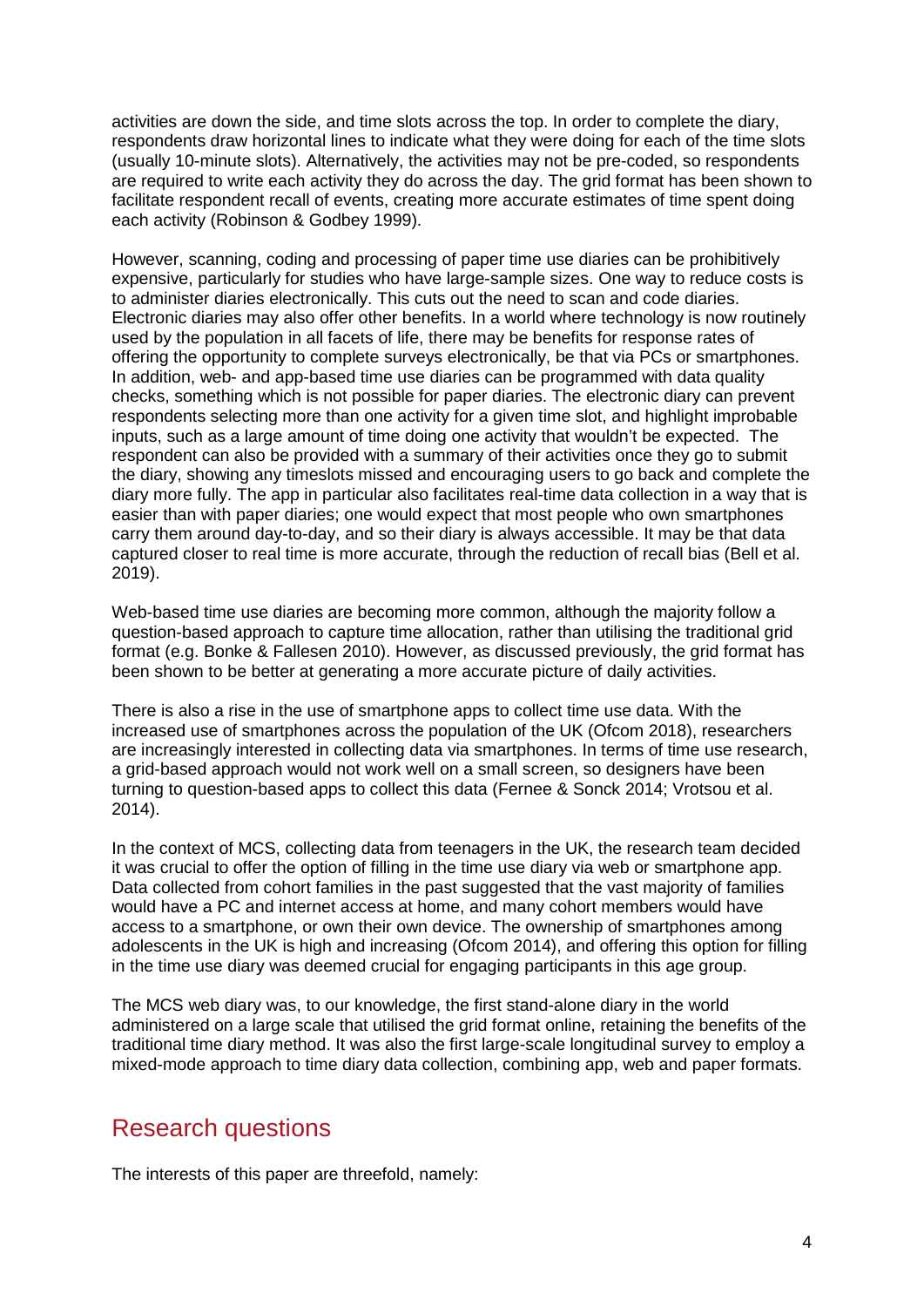- 1. Do electronic methods of time use data collection improve data quality over traditional paper diaries?
- 2. Does a non-grid format work as well as a grid format for time use data collection?
- 3. Does measurement differ between the different modes of data collection?

# Design and Methods

# The study

The Millennium Cohort Study is a large-scale longitudinal survey following the lives of 19,000 children born between 2000 and 2002 in the UK. The Age 14 Survey took place across 2015, and included a wide range of in-home survey elements. The cohort members completed an electronic self-completion questionnaire, cognitive assessments, physical measurements, and provided a saliva sample for DNA extraction. They were also asked to wear an accelerometer after the interviewer's visit, and complete a time use diary. The inclusion of a time diary in the sixth sweep of MCS, alongside accelerometer data collection for the same time period, provided unique information on daily life in early adolescence (age 14), thereby increasing the utility of MCS as a major longitudinal resource.

# Diary design

Respondents were asked to fill in a 24-hour time diary for two randomly selected days, a weekday and a weekend day. Sampling one random weekday and one random weekend day is increasingly common in time use research. This approach achieves a balance between the depth of information available to researchers and burden placed on the respondent (European Commission 2008).

In order to further minimise respondent burden, the MCS diary was a light, pre-coded diary, providing 44 age-appropriate activity codes, grouped under 13 broad categories, which cohort members could use to describe their time allocation during the two designated days. Activity codes were devised in line with existing harmonized activity categories in time use research. The activity scheme is age-appropriate, including activity codes that are particularly relevant for young people of the new century, such as use of social media.

As well as asking for the main activity, the diary also collected contextual information: location, who the respondent was with, and their enjoyment of the activity.

For further information on diary design and implementation, and the piloting phases, see Chazitheochari et al. 2015 and Chatzitheochari et al. 2018.

## The instruments

**Paper**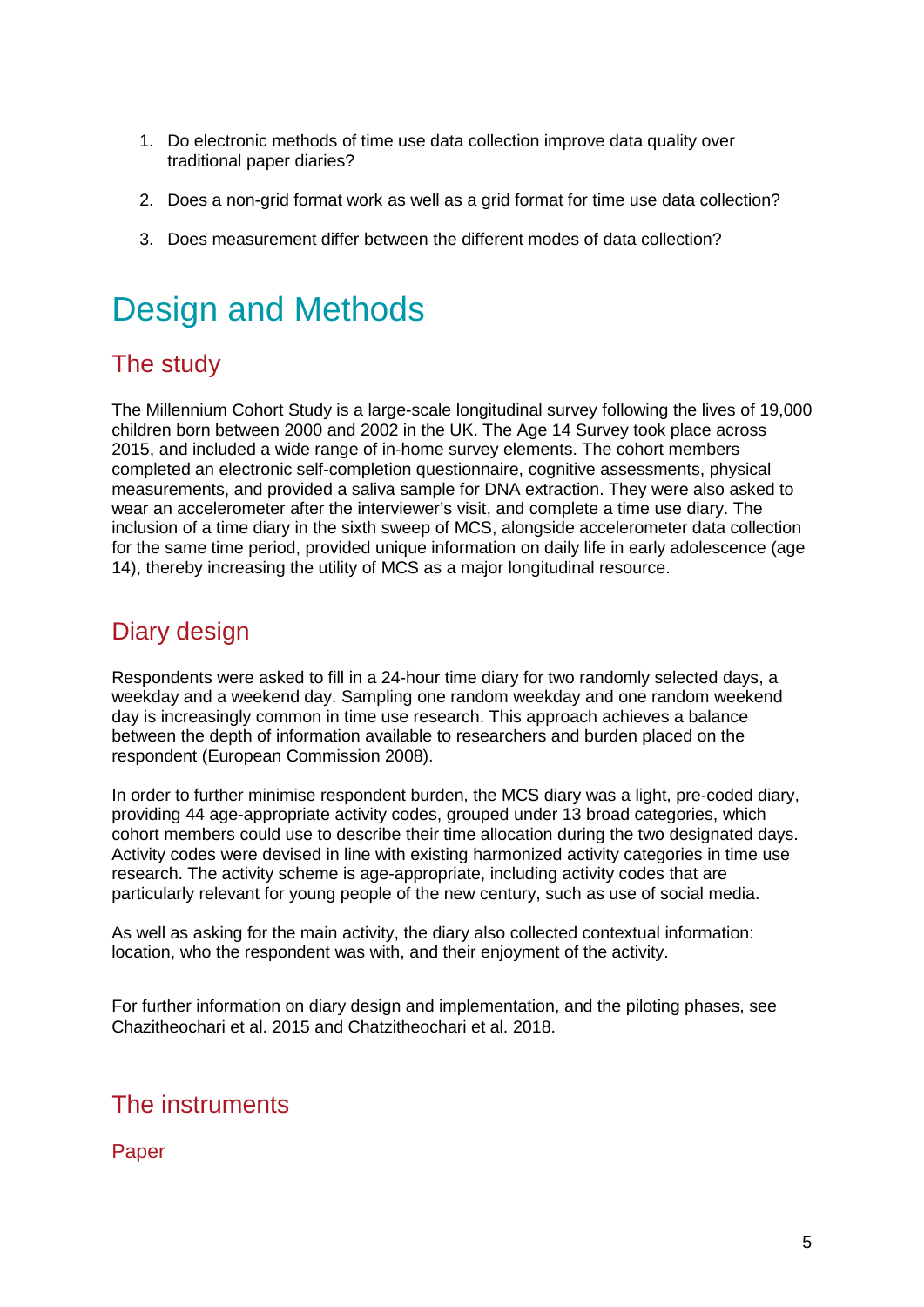The paper diary was a traditional, pre-coded grid. The activity codes were listed down the side of the page, and 10-minute time slots across the top. In order to fill in the diary, respondents were required to draw horizontal lines to indicate the activity they were doing for each time slot.

The contextual codes (location, who with, and enjoyment) were listed beneath the activity codes.

#### Web

The web instrument was set up in the same "grid" format as a traditional paper diary, with the activity codes listed down the side, and 10-minute time slots across the top. In order to input an activity, respondents had to drag and drop a horizontal line across the screen to indicate which activity they were engaged in for each time slot. The 44 activity codes were initially 'hidden' underneath their top-level categories, so to select an activity respondents had to first select the broad category which would then unfold the specific activity codes for them to choose from. Figure 1 shows activity entry for the first part of a day. The black bar across the top is a progress bar, showing respondents which slots they had entered an activity for. This is an easy way to indicate to the respondent any slots which they have missed, and improve data quality.

#### **Figure 1: Entry of activities into the web diary**



Due to the grid structure of the web diary, respondents could report a change in location, who they were with, or their enjoyment of an activity part way through an activity record. Participants were not required to complete every time slot for activities or contextual codes.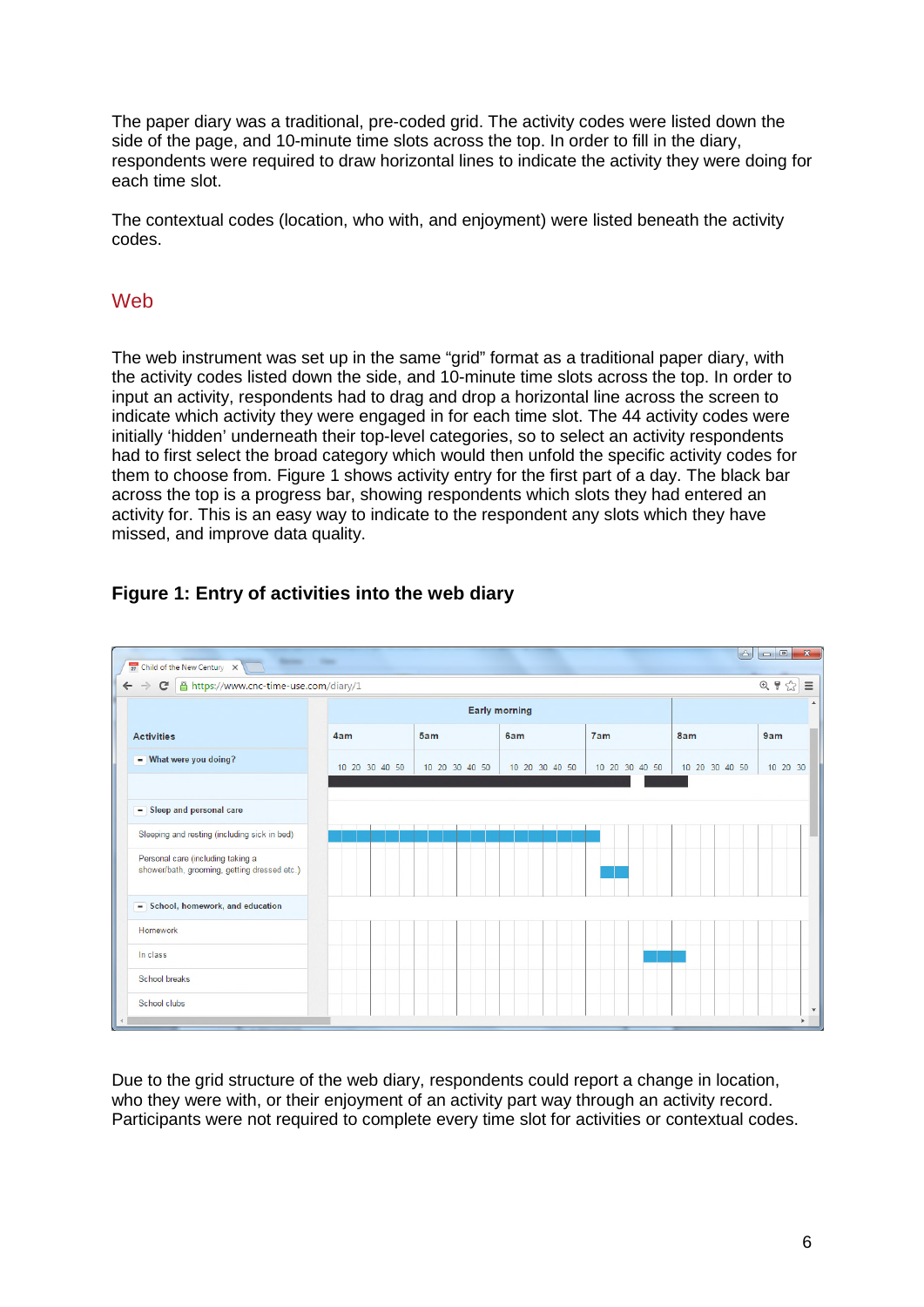#### App

The app diary was set up in a very different way to the paper and web versions; instead of a grid layout, a question-based approach was used. In order to complete the diary, respondents were first required to select the top-level code that their activity fell under, then the activity itself, followed by the time it ended, where they were, who they were with and how much they liked it, in a linear format. Instead of using 10-minute slots (as the web and paper versions did), the app allowed cohort members to assign the ending times of their activities. More specifically, the first starting time was set at the start of the day (4am), and the subsequent starting times were set to match the ending times of the previous activity reported by the user.

Due to the structure of the instrument, contextual elements were coterminous with the main activity. This means that app diarists were not able to specify changes in enjoyment or location of their recorded activities like the paper and the web instrument allowed. However, diarists could register two consecutive episodes for the same main activity, with different contextual elements. Contextual dimensions were "intrusive" in the app, which means that users had to provide information on all domains before registering another activity. For this reason, a "Don't want to answer" option was provided for each contextual question.

Figure 2 shows the sequence of screens for entering the first activity of the day.

| N o "<br>$56\%$ 15:47<br>ł                                       | $\mathbf{f}$ $\mathbf{L}$ $\mathbf{Z}$                                                  | <b>N</b> 0 4<br>$56\%$ 15:49                         |
|------------------------------------------------------------------|-----------------------------------------------------------------------------------------|------------------------------------------------------|
| What were you doing at 4:00 am?<br>Please select one option only | What were you doing at 4:00 am?<br>Please select one option only                        | What time did you finish sleeping<br>and resting?    |
| Sleep and personal care                                          | Sleeping and resting (including sick in<br>bed)                                         | 07<br>15                                             |
| School, homework, and education                                  | Personal care (including taking a<br>shower/bath, grooming, getting dressed<br>$etc.$ ) | $\overline{\phantom{a}}$<br>$\overline{\phantom{a}}$ |
| Paid or unpaid work                                              |                                                                                         |                                                      |
| Chores, housework, and looking after<br>people or animals        |                                                                                         |                                                      |
| Eating and drinking                                              |                                                                                         |                                                      |
| Physical exercise and sports                                     |                                                                                         |                                                      |
| $\equiv$<br>Please select one option only                        | $\equiv$<br>Please select one option only                                               | $\equiv$<br><b>NEXT</b>                              |
| □<br>⊲<br>◠                                                      | ÷<br>□<br>◁                                                                             | ◁<br>П                                               |

#### **Figure 2: Entry of activities into the app diary**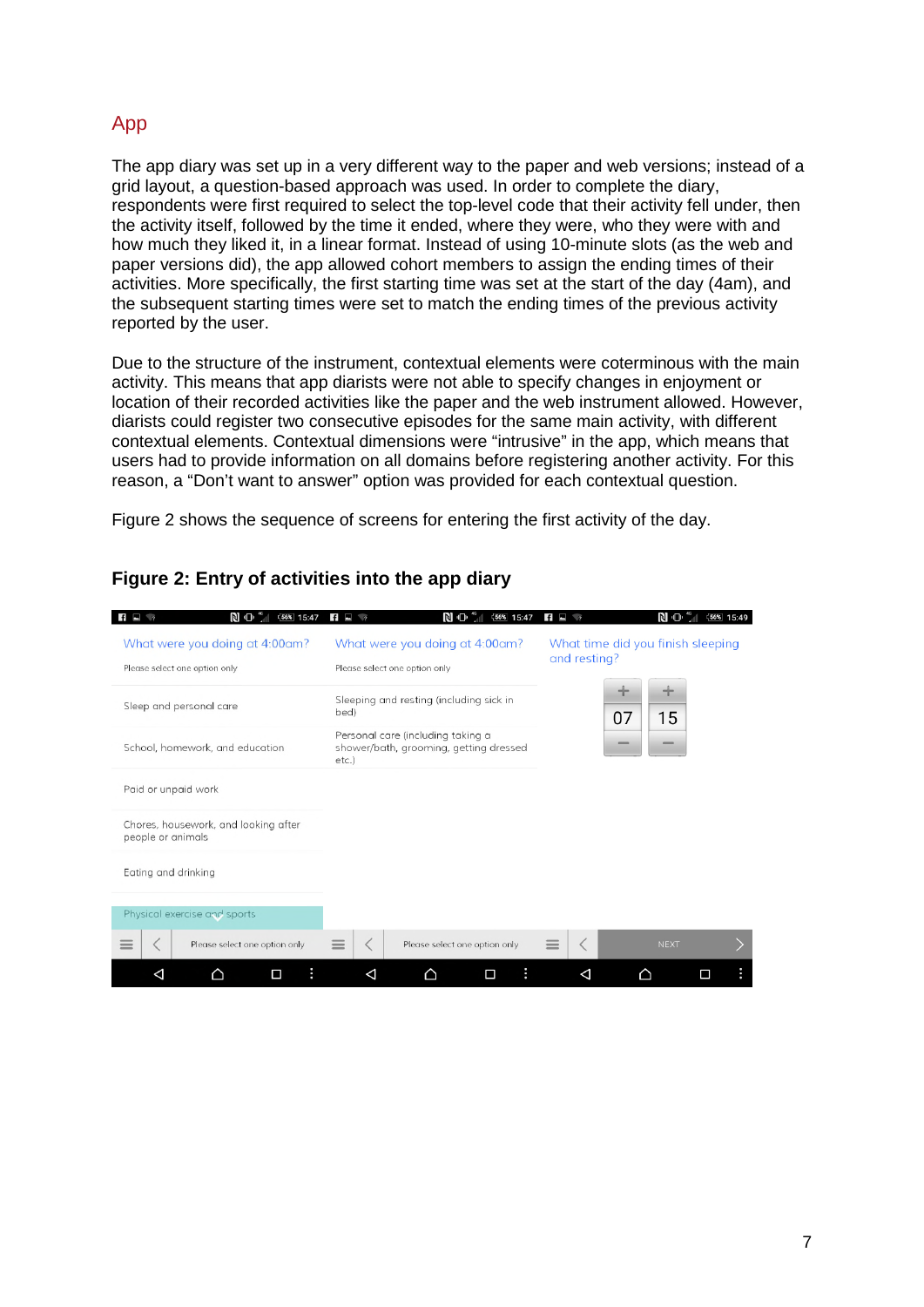| n." O'M<br>$\frac{1}{2}$<br>56% 15:49                                                    | $\mathbb{N}$ or $\mathbb{S}$<br>$f = \sqrt{2}$<br>$56\%$ 15:50                        | $F = 2$<br>8 0 <sup>46</sup><br>$56\%$ 15:50                               |
|------------------------------------------------------------------------------------------|---------------------------------------------------------------------------------------|----------------------------------------------------------------------------|
| Where were you while you were<br>sleeping and resting between<br>$4.00$ cm and $07.15$ ? | Who were you with while you<br>were sleeping and resting<br>between 4:00am and 07:15? | How much did you like sleeping<br>and resting between 4:00am and<br>07:15? |
| Please select one option only                                                            | Please select all that apply                                                          | Please select one option only                                              |
| At Home                                                                                  | Alone                                                                                 | 1 - Strongly liked                                                         |
| Indoors, but not at home                                                                 | Mother                                                                                | $2 -$ Liked                                                                |
| Outdoors                                                                                 | Father                                                                                | 3 - Neither liked nor disliked                                             |
| Don't want to answer                                                                     | Friends or other young people (up to 18<br>years old)                                 | 4 - Disliked                                                               |
|                                                                                          | Siblings (brother or sister)                                                          | 5 - Strongly disliked                                                      |
| $\equiv$<br>Please select one option only                                                | $\equiv$<br>Please select 1 or more options                                           | $\equiv$<br>Please select one option only                                  |
| ◠<br>□                                                                                   | ◁<br>Π                                                                                | ⊲<br>⌒<br>п                                                                |

## Implementation of the instruments

Once the mode choice was made by the cohort member, the Computer-Assisted Personal Interviewing (CAPI) program randomly selected one weekend day and one weekday within a seven-day period for the young person to complete the time diary. For cohort members completing the web or app version of the diary, interviewers gave them a unique login code, which allowed them to log into the instrument. The code also allowed the survey team to link diaries to cohort members' survey data. Cohort members were advised to log out of the web or app diary when they were not using it in order to protect privacy on shared devices.

The web and app diaries allowed for the implementation of a range of error messages in order to improve data quality. The main one was triggered when an activity other than sleeping or school was reported to last more than three hours. This was a soft check and respondents could confirm whether their report was correct or not. Additionally, errors were triggered if respondents tried to submit the diary with no data (a hard check, which prevents submission), or with the full 24-hour period not completed (a soft check, allowing the submission of incomplete data). In the web diary, hard checks were implemented which prevented the user entering more than one activity for any given time slot.

For cohort members completing the web or app diary, an 'aide-memoire' was provided; a paper booklet where participants could note down what they were doing throughout the day for periods when they could not access their electronic diary (such as when they were at school).

## Summary of modal design differences

Table 1 provides a summary of the main design differences between the three modes, focusing on the overarching approach to information collection, the time-unit, the collection of different diary dimensions, the data quality checks available, and whether an aidememoire was used.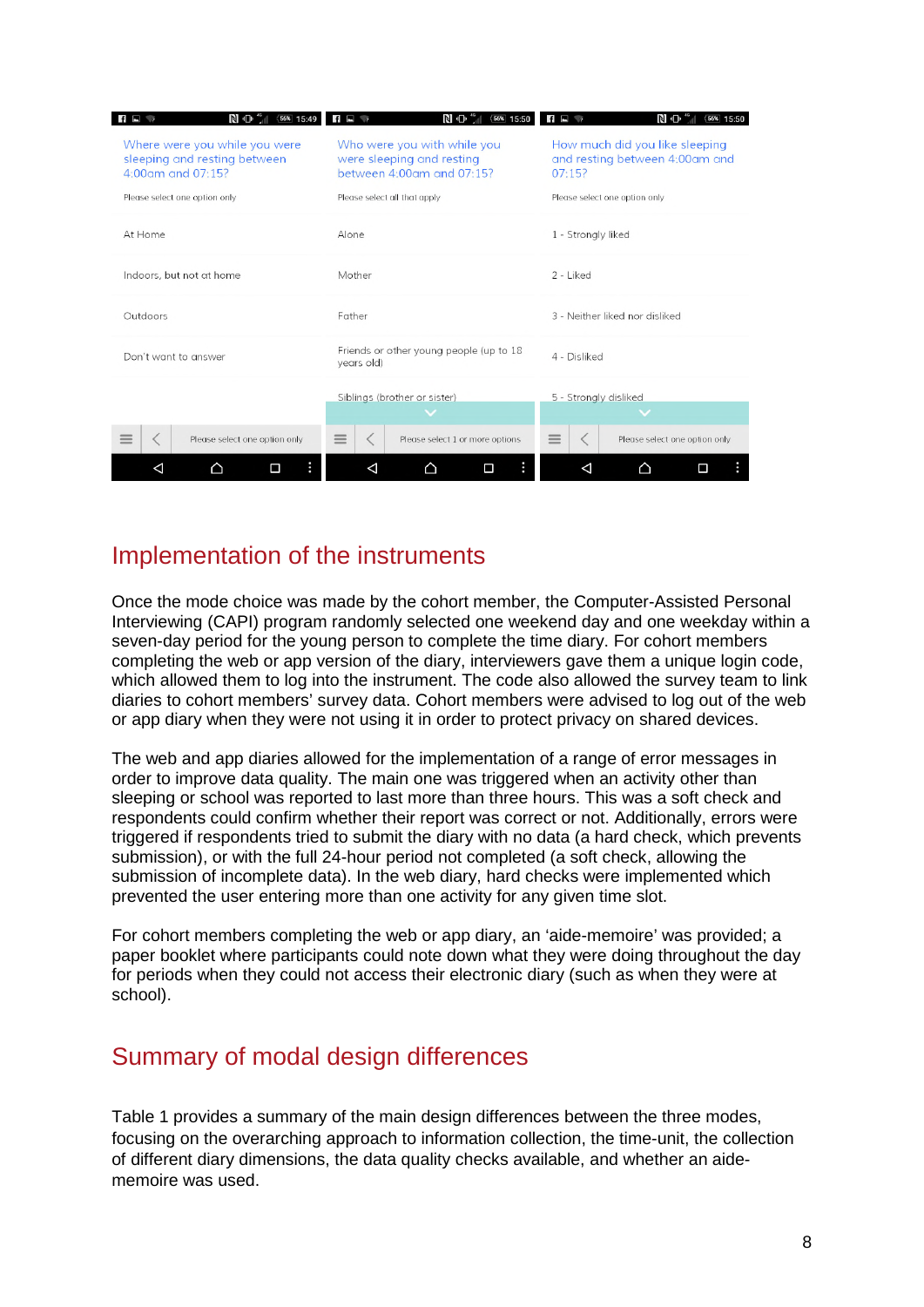#### **Table 1: Summary of design differences between modes**

|                         | <b>Paper</b>     | <b>Web</b>       | <b>App</b>                                  |
|-------------------------|------------------|------------------|---------------------------------------------|
| Approach                | <b>Time-grid</b> | <b>Time-grid</b> | Question-based                              |
| Time-unit               | 10 minute slots  | 10 minute slots  | <b>User-assigned start</b><br>and end times |
| <b>Diary dimensions</b> | Overlap          | Overlap          | <b>Coterminous</b>                          |
| Soft and hard<br>checks | <b>No</b>        | <b>Yes</b>       | <b>Yes</b>                                  |
| Aide-Memoire            | <b>No</b>        | <b>Yes</b>       | <b>Yes</b>                                  |

# **Results**

## Take up and selection into mode

In total, 9,238 cohort members agreed to complete the time use diary, 89% of eligible respondents. Sixty four percent chose to use the app, 29% web and 7% paper. 4,642 cohort members actually completed the time use diary, 69% using the app, 25% web and 6% paper. A higher proportion who initially opted for the app actually went on to complete the diary, when compared with web and paper, as seen in figure 3.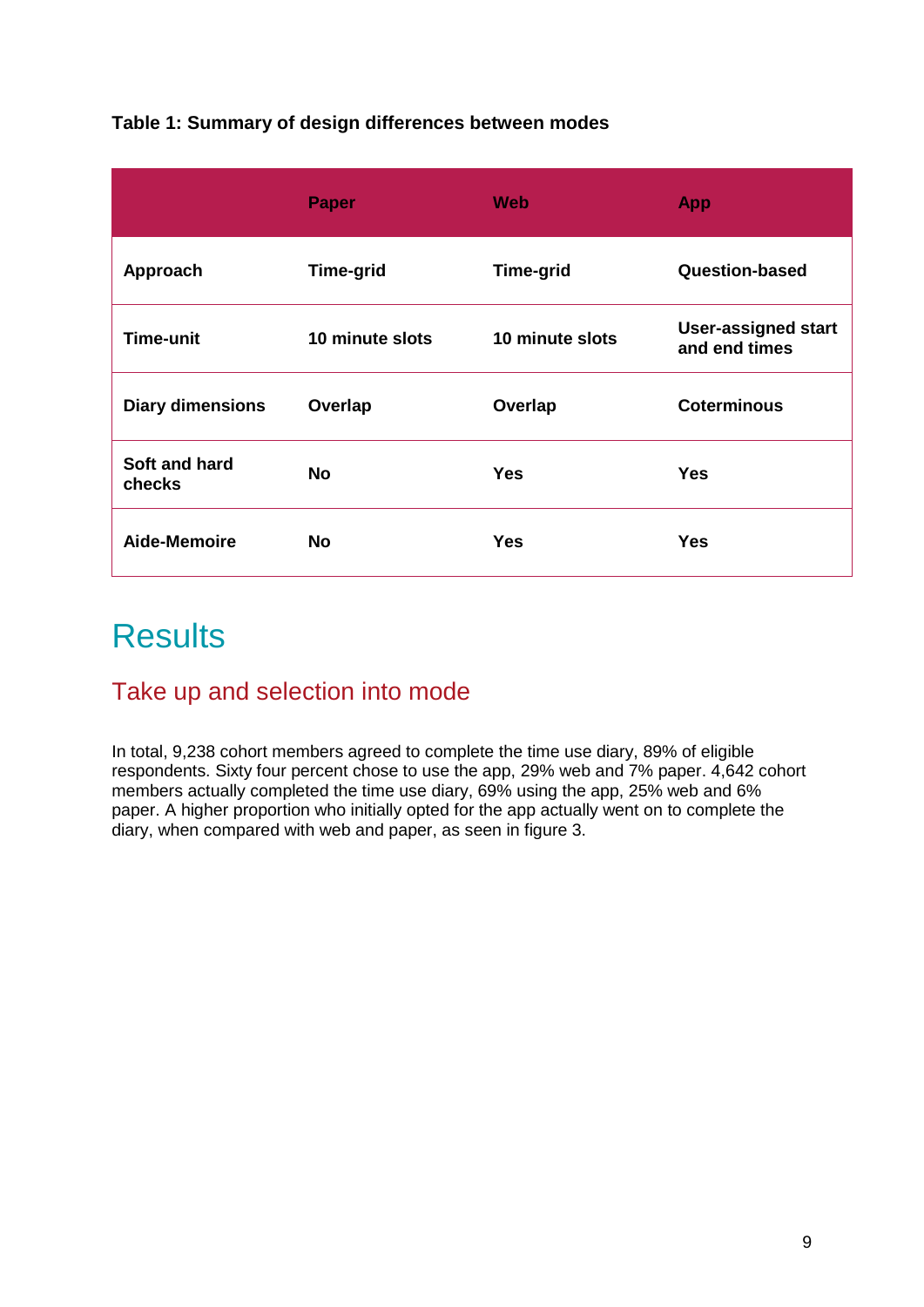

**Figure 3: Proportion of cohort members selecting and completing each mode** 

We observed some differences in characteristics of those who completed a diary across modes (these characteristics were all measured at age 14):

- 64% of boys and 74% of girls chose the app.
- Those who used social networks for more hours per week were more likely to use the app (no use  $= 43\%$  chose app, over 7 hours per week  $= 80\%$  chose app).
- Those whose parents owned their homes were more likely to use the app than those who lived in rented houses or other arrangements (70% own home, 67% renting, 65% other).
- No differences between one and two parent households.
- Those who are above the OECD 60% median income are more likely to use the app than those below the median (70% vs. 65%).

Table 2 shows the sample composition profile for a number of different samples. The first is the achieved sample for the Age 14 Survey as a whole, the second is the group of respondents who completed the time use element of the survey, and the final three are the modes of time use diary completed. Survey non-response weights have been applied.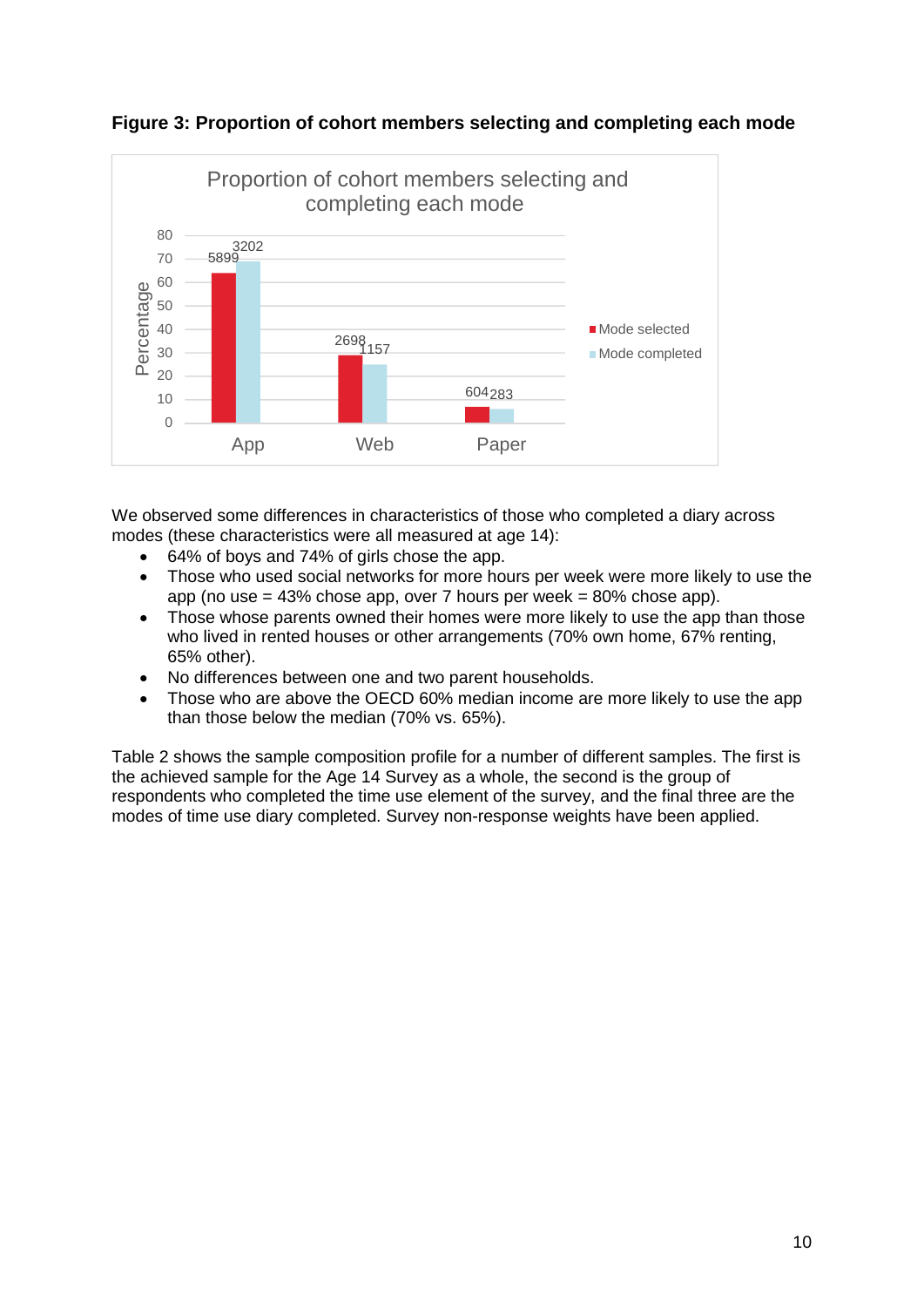## **Table 2: Sample composition profiles for the survey, the time use component, and the three modes**

| <b>Demographics</b>                               | Age 14<br><b>Survey</b><br>respondents | <b>Time use</b><br>respondents | <b>App</b><br>(95% CI) | Web<br>(95% CI) | <b>Paper</b><br>(95% CI) |
|---------------------------------------------------|----------------------------------------|--------------------------------|------------------------|-----------------|--------------------------|
| Cohort member gender - female                     | 47.7%                                  | 52.8%                          | 58.2%                  | 46.1%           | 51.2%                    |
|                                                   |                                        |                                | $(56.5 - 59.8)$        | $(43.3 - 49.0)$ | $(45.4 - 57.0)$          |
| Mother's age at 1 <sup>st</sup> live birth (mean) | 24.6 years                             | 25.6 years                     | 25.4 years             | 26.3 years      | 24.4 years               |
|                                                   |                                        |                                | $(25.2 - 25.6)$        | $(26.0 - 26.7)$ | $(23.8 - 25.1)$          |
| Cohort member ethnicity - white                   | 84.6%                                  | 86.8%                          | 88.1%                  | 82.6%           | 78.2%                    |
|                                                   |                                        |                                | $(86.9 - 89.2)$        | $(80.3 - 84.8)$ | $(72.7 - 82.8)$          |
| Cohort member ethnicity - mixed                   | 3.3%                                   | 2.8%                           | 1.9%                   | 3.1%            | 3.4%                     |
|                                                   |                                        |                                | $(1.5 - 2.5)$          | $(2.2 - 4.3)$   | $(1.8 - 6.5)$            |
| Cohort member ethnicity - Indian                  | 2.1%                                   | 2.2%                           | 2.5%                   | 3.7%            | 1.9%                     |
|                                                   |                                        |                                | $(2.0-3.1)$            | $(2.7 - 5.0)$   | $(0.8 - 4.5)$            |
| Cohort member ethnicity - Pakistani               | 3.4%                                   | 2.7%                           | 3.1%                   | 3.6%            | 7.3%                     |
|                                                   |                                        |                                | $(2.6 - 3.8)$          | $(2.7 - 4.9)$   | $(4.7 - 11.1)$           |
| Cohort member ethnicity - Bangladeshi             | 1.3%                                   | 1.0%                           | 1.4%                   | 2.1%            | 2.7%                     |
|                                                   |                                        |                                | $(1.0-1.9)$            | $(1.4 - 3.1)$   | $(1.3 - 5.5)$            |
| Cohort member ethnicity - Black Caribbean         | 1.3%                                   | 0.9%                           | 0.6%                   | 0.8%            | 0.8%                     |
|                                                   |                                        |                                | $(0.4-1.0)$            | $(0.4 - 1.6)$   | $(0.2 - 3.0)$            |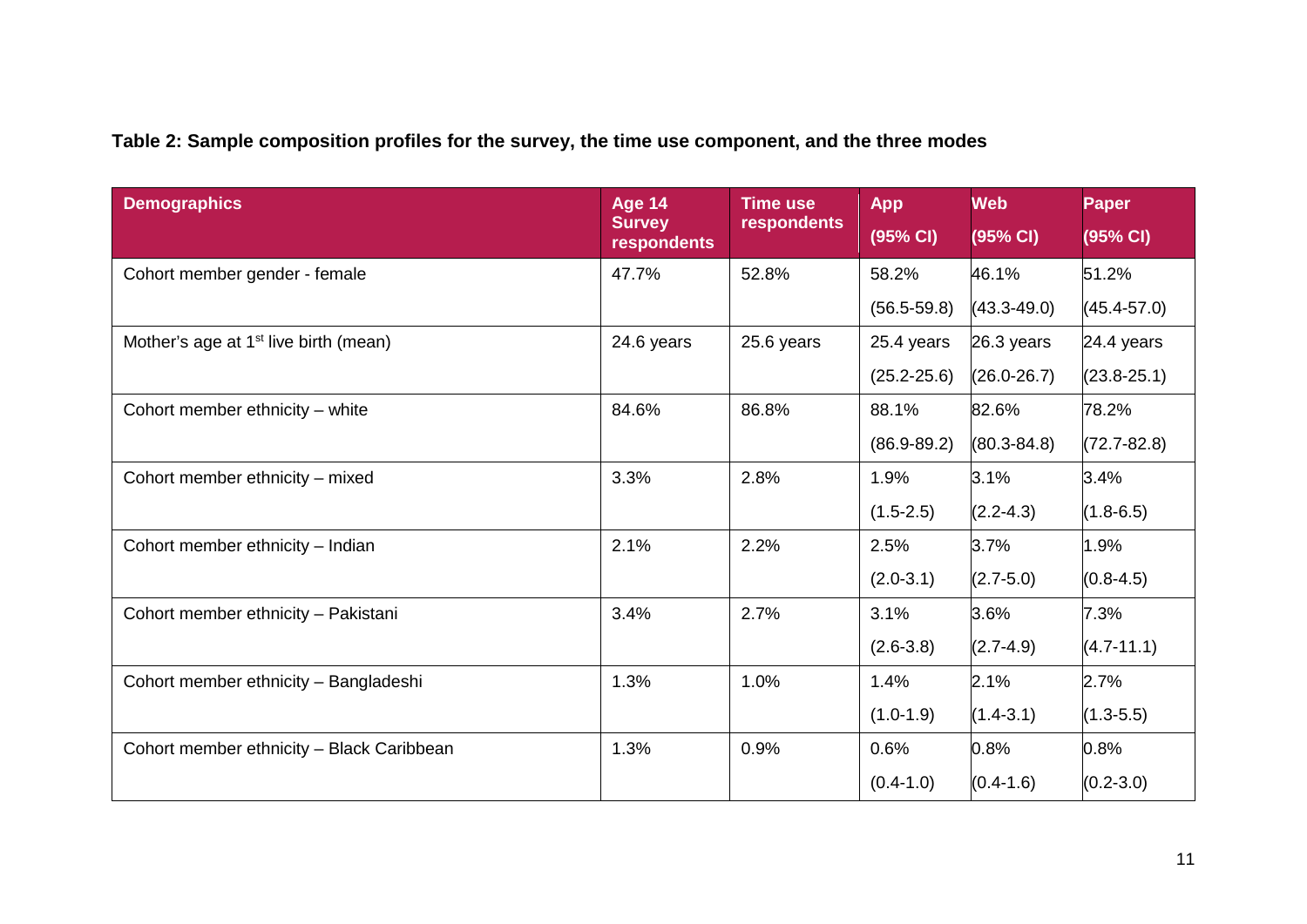| Cohort member ethnicity - Back African                      | 2.1%  | 1.9%  | 1.0%            | 1.9%            | 4.2%            |
|-------------------------------------------------------------|-------|-------|-----------------|-----------------|-----------------|
|                                                             |       |       | $(0.7-1.4)$     | $(1.2 - 2.9)$   | $(2.3 - 7.5)$   |
| Cohort member ethnicity – other ethnic group                | 1.8%  | 1.7%  | 1.4%            | 2.2%            | 1.5%            |
|                                                             |       |       | $(1.0-1.8)$     | $(1.5 - 3.2)$   | $(0.6-4.0)$     |
| Housing tenure at previous sweep – home owners              | 55.1% | 63.9% | 75.5%           | 77.1%           | 59.7%           |
|                                                             |       |       | $(74.0 - 77.0)$ | $(74.6 - 79.5)$ | $(53.8 - 65.4)$ |
| Main parent's highest educational qualification – none      | 12.8% | 8.2%  | 6.0%            | 4.5%            | 11.7%           |
|                                                             |       |       | $(5.3 - 6.9)$   | $(3.4 - 5.8)$   | $(8.4 - 16.1)$  |
| Main parent's highest educational qualification - NVQ1      | 7.9%  | 5.7%  | 4.5%            | 4.6%            | 7.7%            |
|                                                             |       |       | $(3.8 - 5.3)$   | $(3.6 - 6.0)$   | $(5.0 - 11.5)$  |
| Main parent's highest educational qualification - NVQ2      | 26.4% | 26.6% | 22.2%           | 18.7%           | 27.7%           |
|                                                             |       |       | $(20.8 - 23.7)$ | $(16.7 - 21.1)$ | $(22.7 - 33.3)$ |
| Main parent's highest educational qualification - NVQ3      | 14.6% | 15.2% | 15.7%           | 14.4%           | 12.4%           |
|                                                             |       |       | $(14.4 - 17.0)$ | $(12.5 - 16.6)$ | $(9.0 - 16.9)$  |
| Main parent's highest educational qualification - NVQ4      | 27.9% | 33.0% | 38.2%           | 41.5%           | 27.0%           |
|                                                             |       |       | $(36.5 - 40.0)$ | $(38.6 - 44.4)$ | $(22.1 - 32.6)$ |
| Main parent's highest educational qualification - NVQ5      | 7.5%  | 8.6%  | 11.3%           | 13.1%           | 10.6%           |
|                                                             |       |       | $(10.2 - 12.4)$ | $(11.3 - 15.2)$ | $(7.4 - 14.8)$  |
| Number of parents living in the household at previous sweep | 72.4% | 77.4% | 81.2%           | 84.8%           | 76.4%           |
| $-2$                                                        |       |       | $(80.6 - 83.3)$ | $(82.6 - 86.8)$ | $(71.0 - 81.0)$ |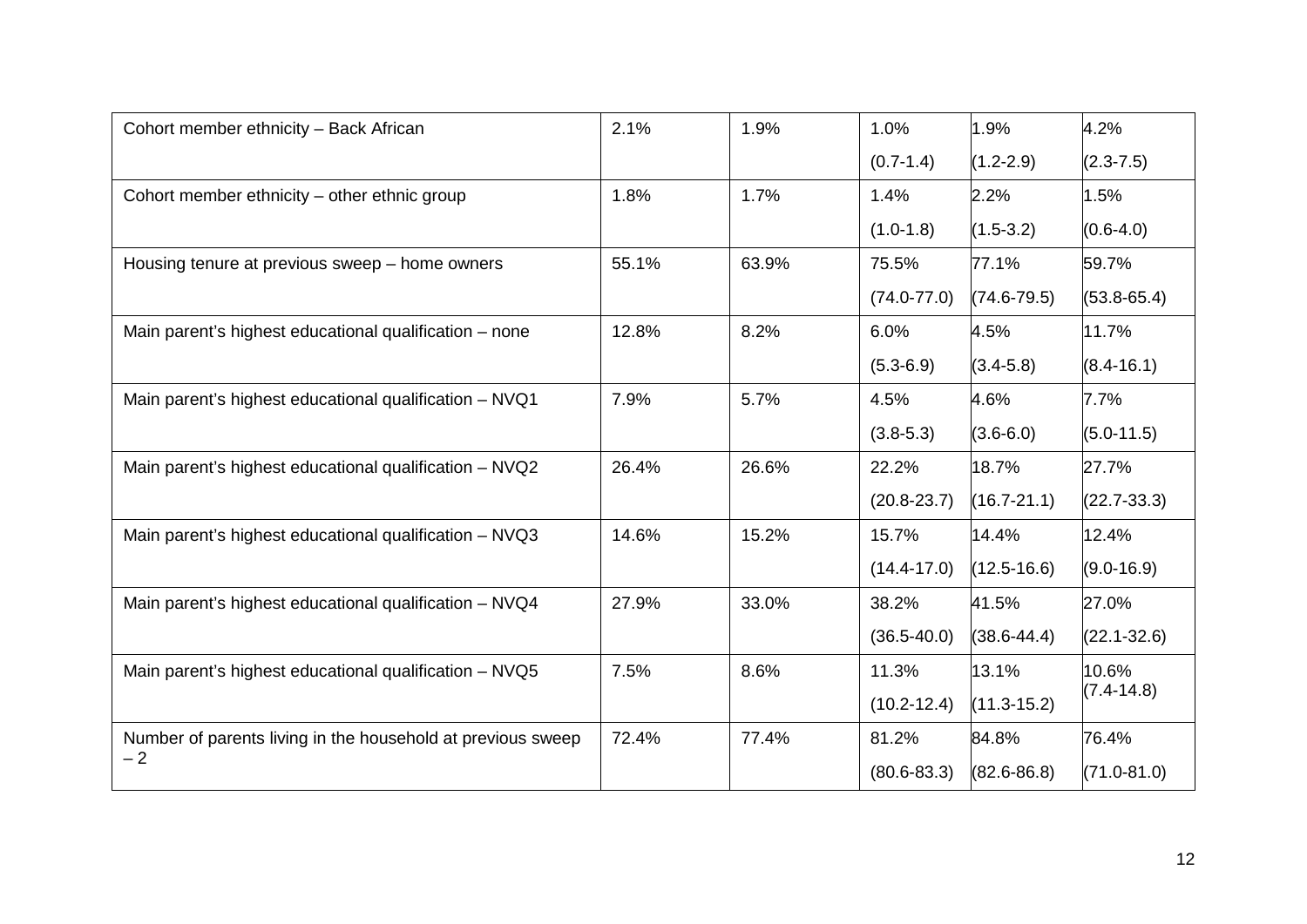| Main parent's social and economic status - none             | 35.5% | 30.1% | 26.6%           | 28.8%           | 42.9%           |
|-------------------------------------------------------------|-------|-------|-----------------|-----------------|-----------------|
|                                                             |       |       | $(25.0 - 28.1)$ | $(26.2 - 31.5)$ | $(37.2 - 48.8)$ |
| Main parent's social and economic status - managerial and   | 25.3% | 25.6% | 31.4%           | 31.0%           | 20.7%           |
| professional                                                |       |       | $(29.8 - 33.0)$ | $(28.4 - 33.8)$ | $(16.3 - 25.9)$ |
| Main parent's social and economic status – intermediate     | 15.2% | 17.4% | 17.9%           | 18.4%           | 16.0%           |
|                                                             |       |       | $(16.6 - 19.3)$ | $(16.2 - 20.7)$ | $(12.1 - 20.8)$ |
| Main parent's social and economic status - semi-manual      | 6.0%  | 7.4%  | 7.4%            | 6.8%            | 3.6%            |
| employee and self-employed                                  |       |       | $(6.5 - 8.4)$   | $(5.5 - 8.4)$   | $(2.0 - 6.6)$   |
| Main parent's social and economic status - Lower            | 2.0%  | 2.0%  | 1.9%            | 1.5%            | 2.5%            |
| supervisory and technical                                   |       |       | $(1.4 - 2.4)$   | $(0.9 - 2.4)$   | $(1.2 - 5.2)$   |
| Main parent's social and economic status - semi-routine and | 16.0% | 17.1% | 14.9%           | 13.5%           | 14.2%           |
| routine                                                     |       |       | $(13.7 - 16.2)$ | $(11.7 - 15.7)$ | $(10.5 - 18.8)$ |
| Country - England                                           | 82.6% | 80.0% | 60.0%           | 65.5%           | 65.8%           |
|                                                             |       |       | $(58.3 - 61.7)$ | $(62.7 - 68.2)$ | $(60.0 - 71.2)$ |
| Country - Wales                                             | 4.9%  | 5.2%  | 15.0%           | 12.7%           | 18.2%           |
|                                                             |       |       | $(13.7 - 16.3)$ | $(10.9 - 14.7)$ | $(14.0 - 23.2)$ |
| Country - Scotland                                          | 8.3%  | 10.2% | 13.9%           | 12.7%           | 5.5%            |
|                                                             |       |       | $(12.7 - 15.1)$ | $(10.9 - 14.7)$ | $(3.3 - 8.9)$   |
| Country - Northern Ireland                                  | 4.2%  | 4.6%  | 11.2%           | 9.2%            | 10.5%           |
|                                                             |       |       | $(10.1 - 12.3)$ | $(7.6 - 11.0)$  | $(7.4 - 14.8)$  |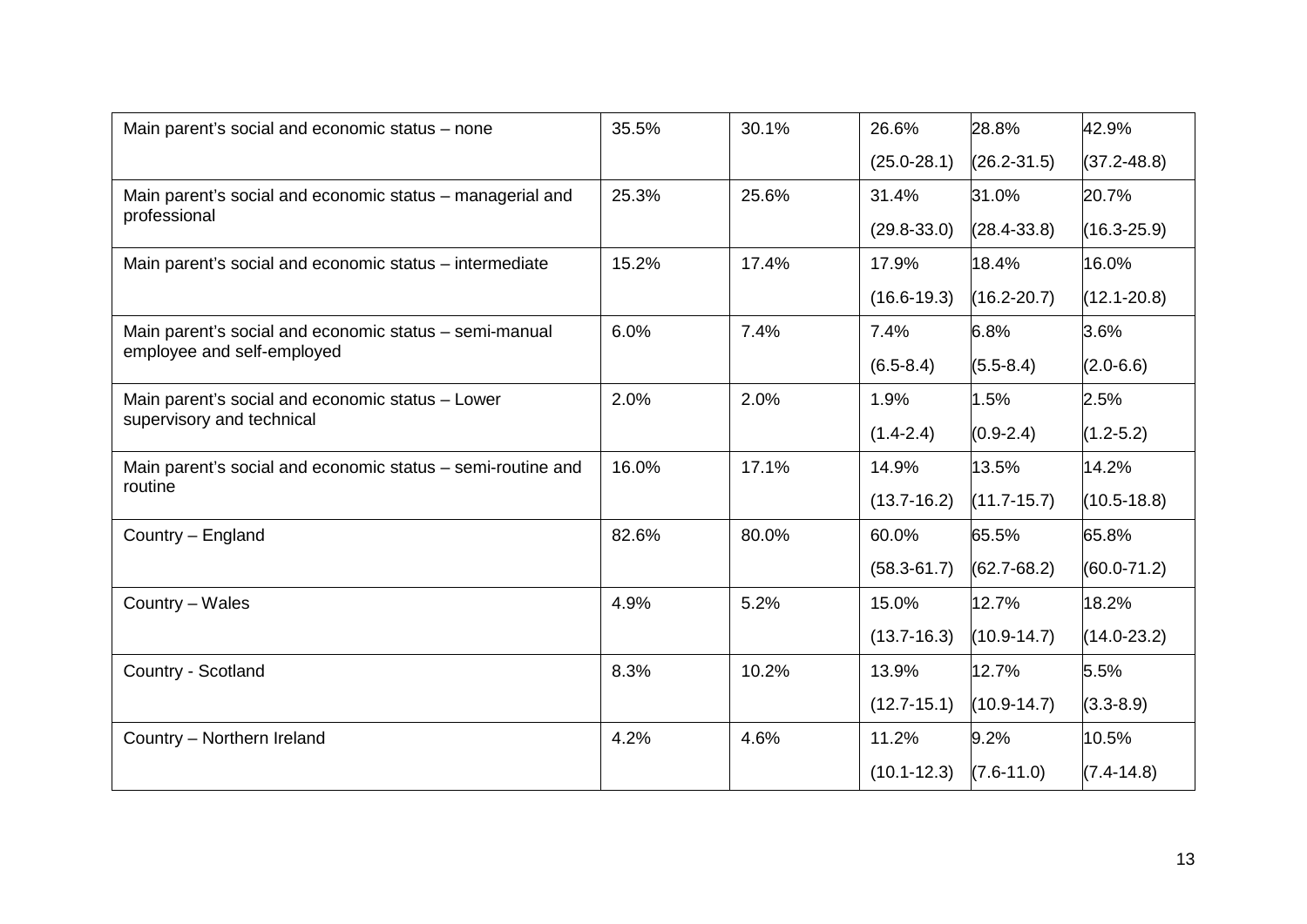| Family size $-3-5$ | 57.2% | 57.9% | 58.6%           | 55.8%           | 54.2%           |
|--------------------|-------|-------|-----------------|-----------------|-----------------|
|                    |       |       | $(56.9 - 60.3)$ | $(52.9 - 58.6)$ | $(48.2 - 60.0)$ |
| Family size $-6-8$ | 40.2% | 39.9% | 39.3%           | 42.4%           | 42.2%           |
|                    |       |       | $(37.6 - 41.0)$ | $(40.0 - 45.3)$ | $(36.5 - 48.1)$ |
| Family size $-9+$  | 2.7%  | 2.2%  | 2.1%            | 1.8%            | 3.6%            |
|                    |       |       | $(1.7 - 2.7)$   | $(1.2 - 2.8)$   | $(2.0 - 6.6)$   |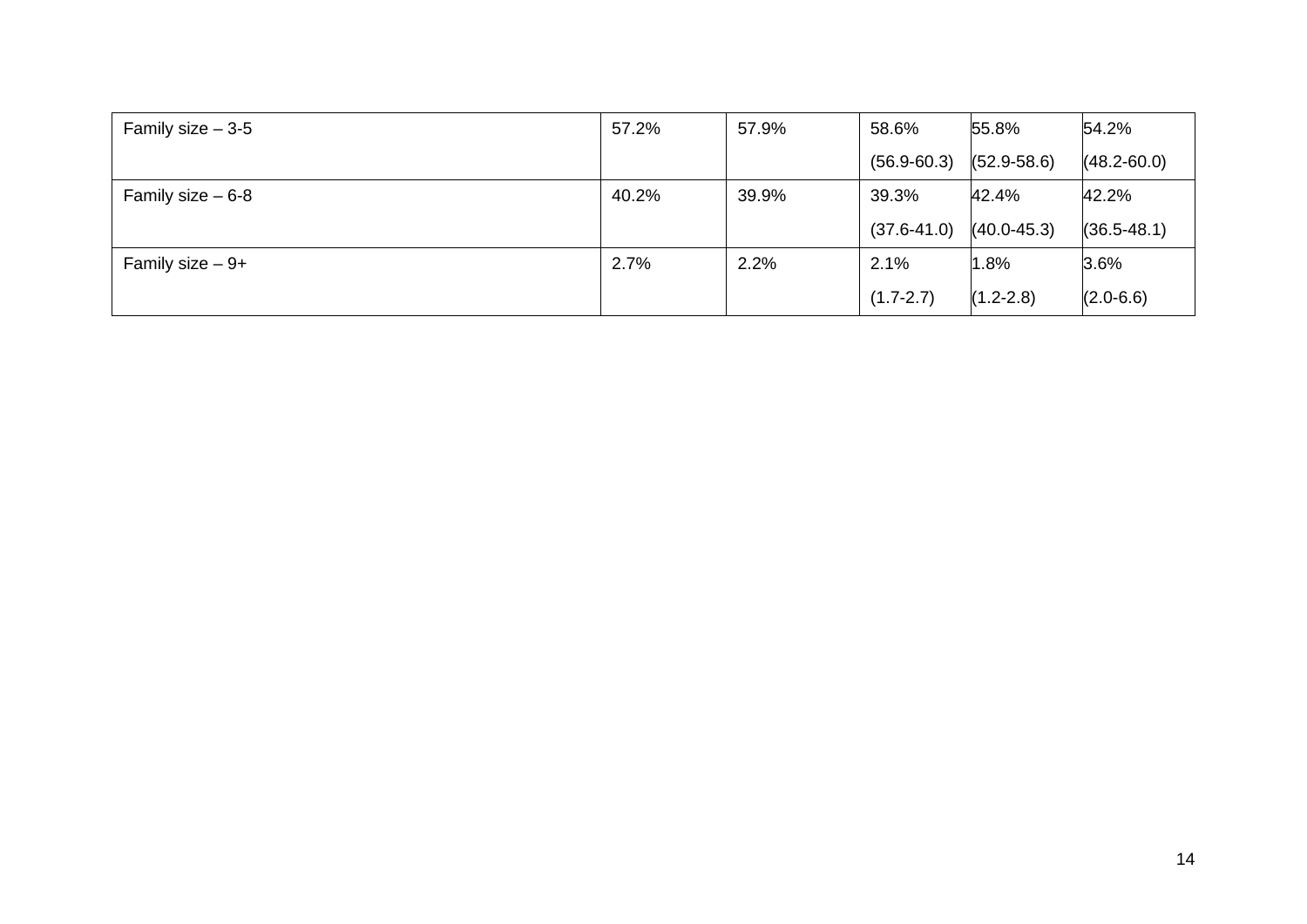The sample composition profiles show differences between the whole sample and the time use diarists, and between those completing the diary across the three modes.

#### Sex

Time use diary respondents were more likely to be female than for the whole sample. Girls were significantly more likely to use the app diary than the web.

#### Mother's age at first live birth

The average age of the mother of the cohort member at their first live birth was higher for the time use respondents than for the whole sample. Cohort members with an older mother were significantly less likely to complete the time use diary using paper, and significantly more likely to use the web.

#### **Ethnicity**

White and Indian cohort members were overrepresented in the sample completing the time use diary compared with the whole sample for the Age 14 Survey. Conversely, Pakistani, Bangladeshi, Black Caribbean, Black African, those with mixed ethnic backgrounds and other ethnic groups were underrepresented. White cohort members were significantly more likely to use the app than the other modes. Pakistani and Black African cohort members were significantly more likely to use the paper diary than the app.

#### Housing tenure at previous sweep

The time use sample were considerably more likely to live in a household who owned their home (either outright or with a mortgage) at the time of the Age 11 Survey than the whole of the sample – 64% versus 55%. The home-owning group were also significantly less likely to have completed their time use diary using the paper version than the other two modes.

#### Main parent's highest educational qualification

Cohort members whose main parent had no qualification, or NVQ1 or equivalent were underrepresented in the time use sample compared with the main sample, and those with parents with qualifications equivalent to NVQ2 or higher were overrepresented. Those whose parents had no qualifications were significantly likely to use the paper diary over the two other modes, and those whose parents had an NVQ2 or equivalent were more likely to use the paper over the web. Conversely those whose parents had an NVQ4 were less likely to use the paper diary than the two other modes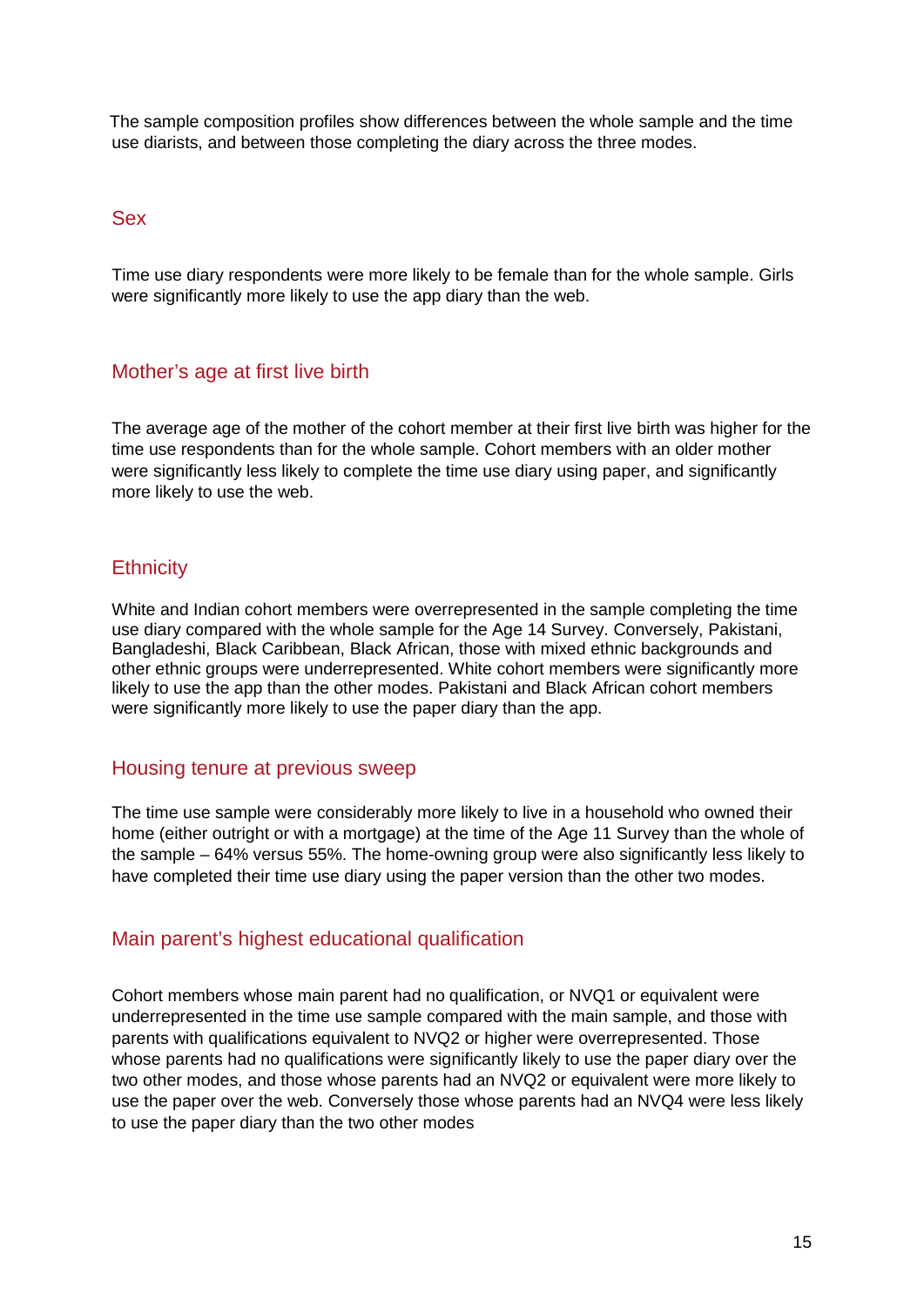#### Number of parents in the household

Cohort members who were living in household with two parents at the previous sweep were overrepresented in the time use sample. This group were also less likely to use the paper diary than the web version.

#### Main parent's social and economic status

Cohort members whose main parent reported not having a job at the previous sweep were underrepresented in the time use sample. All other groups were overrepresented, except those parents who reported having lower supervisory and technical positions, where the proportions were equal across samples. Cohort members of parents with managerial and professional jobs at the last sweep were significantly less likely to use the paper than the other two modes, and young people of parents who didn't have a job at the last sweep were significantly more likely to use paper than the other modes.

#### **Country**

Cohort members in England were underrepresented in the time use sample, and those from Wales, Northern Ireland and Scotland were all overrepresented. Young people living in England were significantly more likely to use the web diary than the app. Cohort members in Scotland were less likely to use the paper diary than both the web and app versions.

#### Family size

Family size didn't generally differ much across the Age 14 Survey sample and the time use respondents, although families with 9 or more members were slightly lower in the time use sample. No differences in family size were seen across the three time use diary modes

#### Response patterns

Forty six percent of participants who were eligible to complete the time use diary returned at least one diary day. Given the time use diaries were a small component of a much larger survey, this return rate is respectable. Stand-alone time use surveys of adult populations tend to provide similar response rates: for example, the 2000-01 UK Time Use Survey had a response rate of 45% (Fisher & Gershuny 2013).

## Data quality

In order to fully understand response patterns and diary quality, it is necessary to provide a definition of a good quality time use diary (which can be essentially understood as a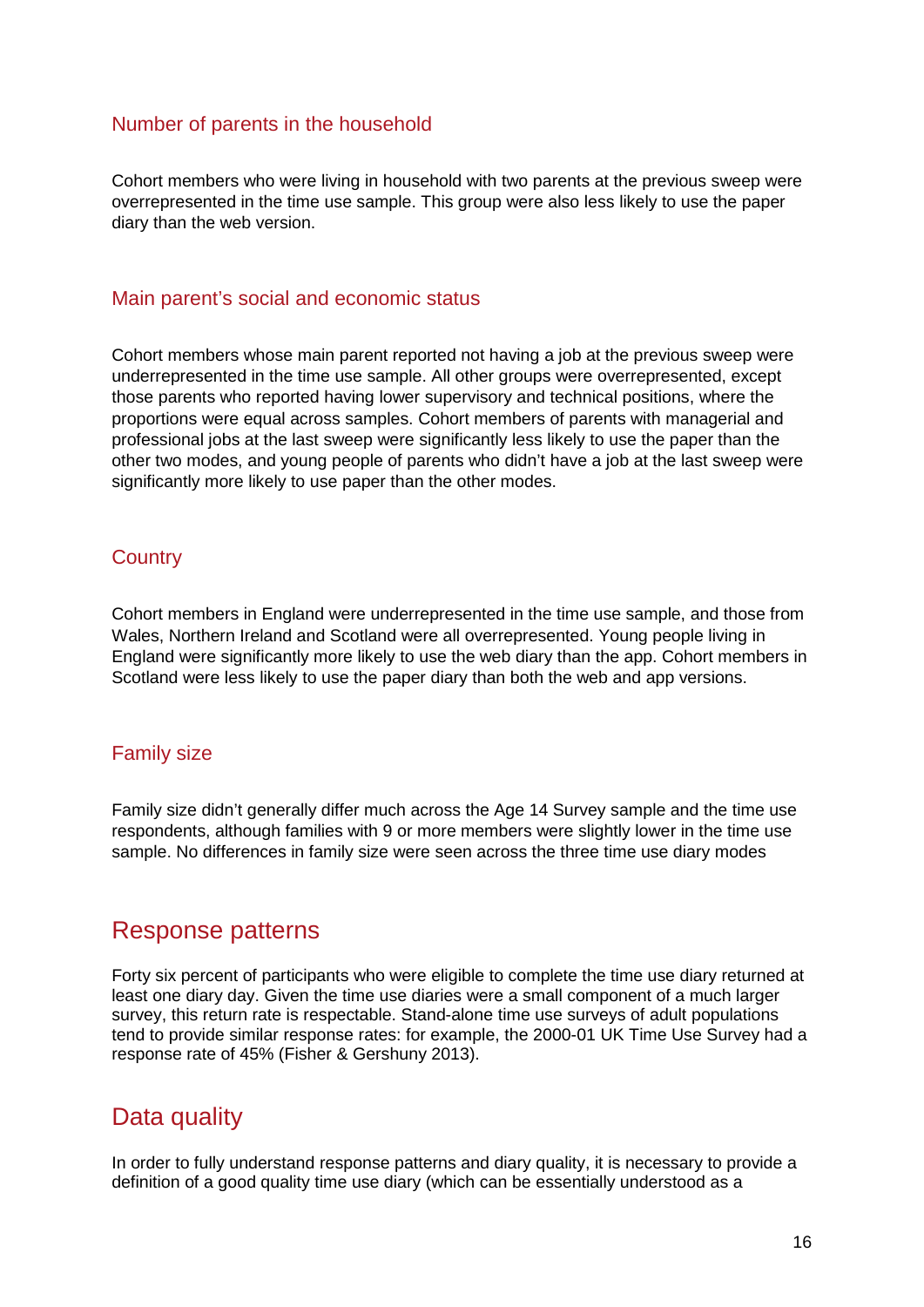"productive" diary in social survey terms). We adopted the three criteria followed by the Multinational Time Use Study (Fisher & Gershuny, 2013). A good quality diary should:

1) not include more than 90 minutes of missing activity time;

2) report at least seven episodes (that is, at least six reported changes in activity or any contextual dimension across 24 hours); and

3) report at least three out of four basic activity daily domains (sleep or rest; personal care; eating or drinking; and movement, exercise, or travel).

Diaries that do not fulfil these criteria are not of sufficient quality for analysis.

When we apply these criteria, the number of diary days is reduced from 8625 to 6327 – 73% of total diary days completed were considered to be good quality. When split by mode, 73% of the app diary days were considered to be good quality, compared with 78% for the online diary and just 55% for the paper diary.

#### Activity episodes

Number of activity episodes reported in a day is often used as a metric of diary quality. On average, those using the app reported 15 activity episodes a day, with 18 for web and 14 for paper (statistically significant differences at the p<0.05 level, between groups).

## **Measurement**

As well as understanding selection differences, it is also important to assess measurement differences across modes.

When we look at time spent in each top-level activity, differences can be seen across the three modes, shown split by weekday and weekend day in tables 3 and 4. Statistically significant differences, at the p<0.05 level, are seen in the highlighted rows.

However, at present, the analysis of measurement does not account for selection into mode, so the results shown are likely to be a combination of selection differences and measurement differences. Once selection into mode is controlled for, it may be that the differences in measurement seen across the three modes change or disappear. Future drafts of this paper will assess measurement differences once selection has been controlled for.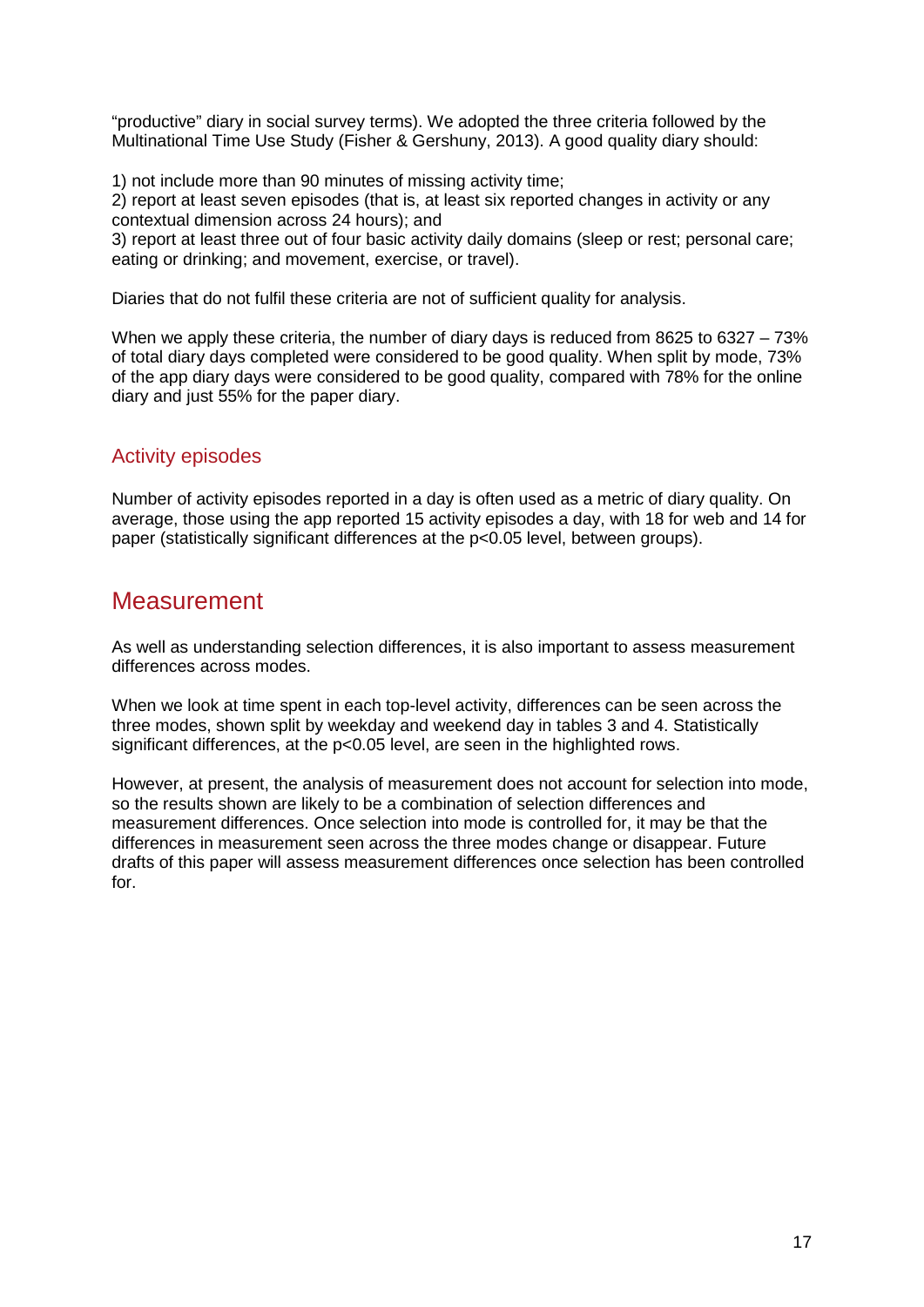#### **Table 3: Mean number of minutes in each activity, for diaries completed on a weekday**

| <b>Activity</b>            | App            | Online | Paper          |
|----------------------------|----------------|--------|----------------|
| Sleep & personal<br>care   | 624            | 600    | 619            |
| <b>Education related</b>   | 280            | 278    | 188            |
| Work                       | $\overline{7}$ | 3      | $\overline{2}$ |
| HH chores                  | 18             | 20     | 25             |
| Eating & drinking          | 72             | 71     | 83             |
| <b>Exercise and sports</b> | 52             | 45     | 77             |
| Travel                     | 68             | 69     | 63             |
| Social events,<br>outings  | 64             | 57     | 37             |
| <b>Digital media</b>       | 177            | 208    | 271            |
| Volunteering,<br>spiritual | $\overline{2}$ | 5      | $\overline{4}$ |
| Hobbies inc.<br>relaxing   | 77             | 84     | 71             |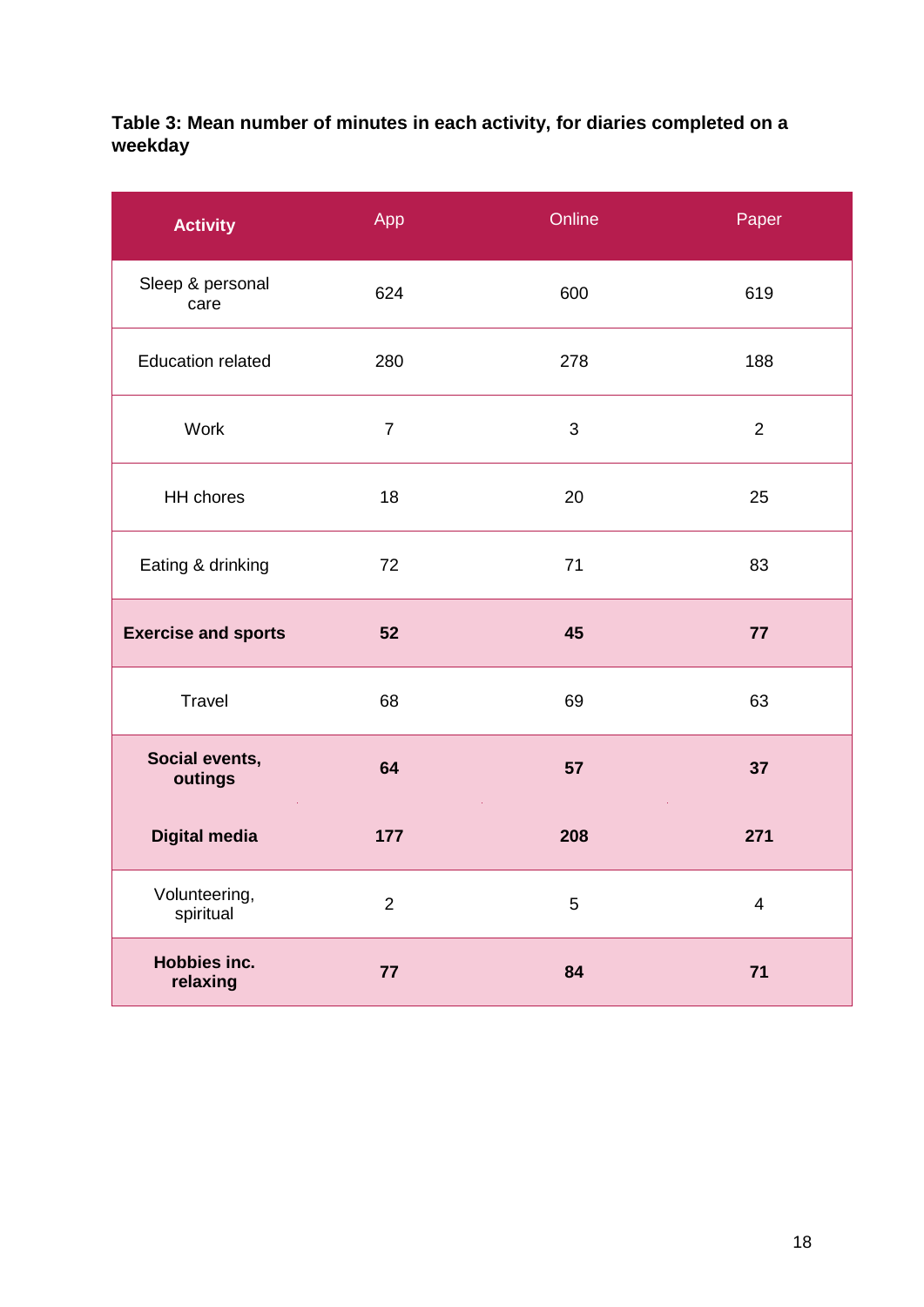#### **Table 4: Mean number of minutes in each activity, for diaries completed on a weekend day**

| <b>Activity</b>                   | App              | Online         | Paper     |
|-----------------------------------|------------------|----------------|-----------|
| Sleep & personal<br>care          | 674              | 657            | 685       |
| <b>Education related</b>          | 31               | 41             | 62        |
| Work                              | $\boldsymbol{9}$ | $\overline{7}$ | $\pmb{0}$ |
| HH chores                         | 34               | 30             | 32        |
| Eating & drinking                 | 85               | 86             | 75        |
| Exercise and sports               | 67               | 53             | 66        |
| Travel                            | 56               | 56             | 54        |
| Social events,<br>outings         | 115              | 80             | 54        |
| <b>Digital media</b>              | 259              | 320            | 328       |
| <b>Volunteering,</b><br>spiritual | $\overline{7}$   | 14             | 15        |
| Hobbies inc.<br>relaxing          | 103              | 97             | 70        |

For weekdays, the app recorded significantly more exercise and sports than the other modes, more social events, less time using digital media, and more time participating in hobbies than paper diarists but less than web. For weekends, those using the app reported less time doing education-based activities, digital media, and volunteering, and more time on social outings and hobbies than the other two modes.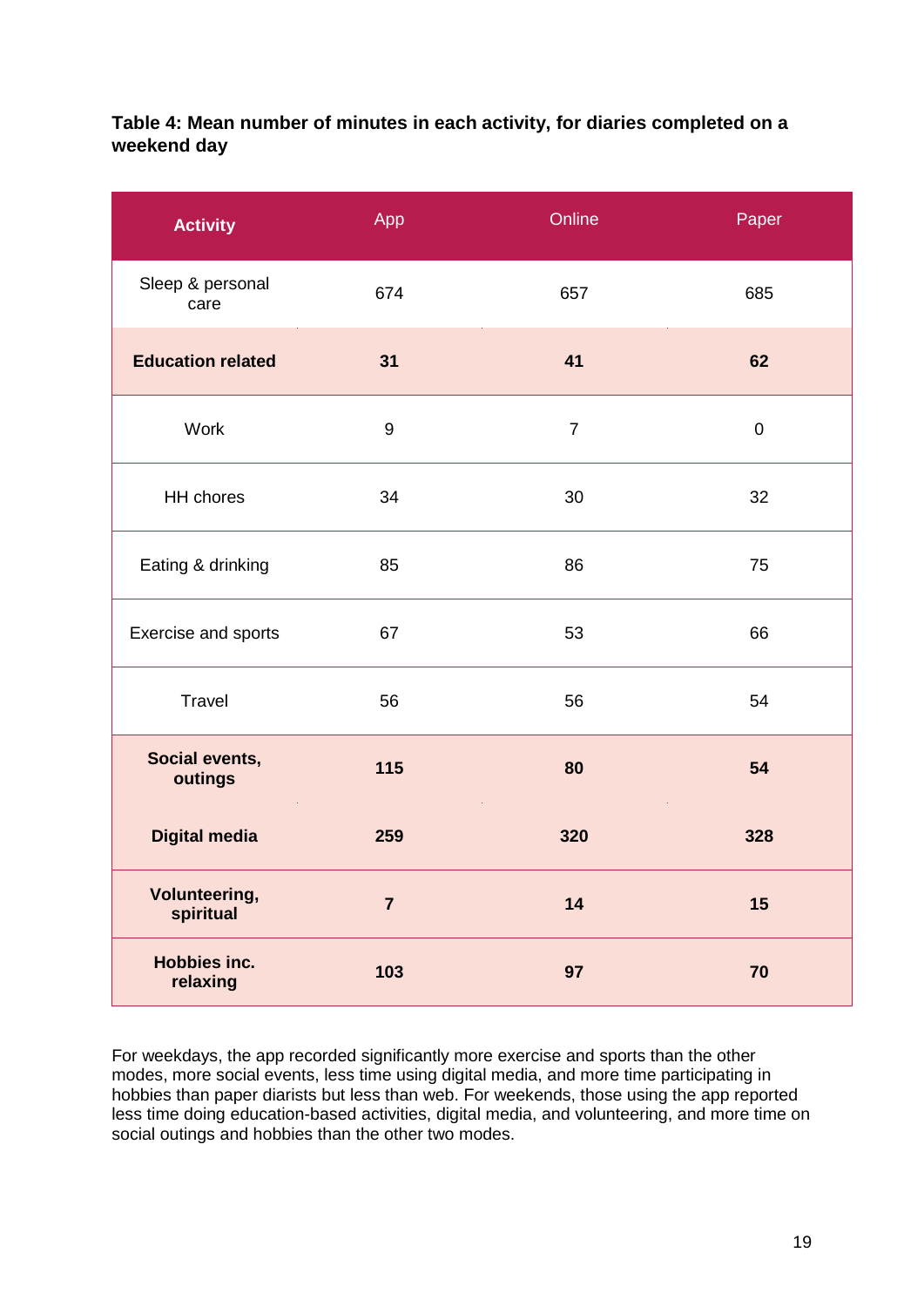# **Conclusions**

The Millennium Cohort Study was the first large-scale longitudinal survey to employ a mixedmode approach to time diary data collection, combining app, web and paper formats, as well as using the first stand-alone web diary that utilised the grid format. Time use data was successfully collected from 4642 teenagers from across the whole of the UK.

The app diary proved to be the most popular instrument, with over two thirds of respondents completing the diary using this more. Differences were observed in the characteristics of respondents choosing to complete the diary in each mode. Cohort members with an older mother were significantly less likely to complete the time use diary using paper, as well as those who lived in a household who owned their home, two-parent households, those whose parents had higher social and economic status, and higher levels of education, as well as those living in Scotland.

The two online instruments provided data of the highest quality when compared with the traditional paper diary, measured using the three criteria followed by the Multinational Time Use Study (Fisher & Gershuny, 2013), as well as number of activities reported across a day.

Some measurement differences were observed across the three modes, but concerns about large measurement differences between the app and the two grid-format diaries were unfounded. The app diary, using a question-based approach rather than a grid format, appear to collect comparable data to an online grid format, and outperforms traditional paper diaries in terms of quality.

The electronic instruments also reduced the time spent on data entry and coding, and as such reduce cost. This makes them attractive prospects for collecting time use data in the future.

# References

Bell, A., Ward, P., Tamal, M.E.H. and Killilea, M. (2019) Assessing recall bias and measurement error in high-frequency social data collection for human-environment research. *Population and Environment, 40* (3), 325-345.

Bonke, J. and Fallesen, P. (2010) The Impact of Incentives and Interview Methods on Response Quantity and Quality in Diary and Booklet-Based Surveys. *Survey Research Methods,* 4 (2): 91-101.

Carp, F.M., and Carp, A. (1981) The validity, reliability and generalizability of diary data. *Experimental Aging Research*, 7 (3): 281-296.

Chatzitheochari, S., Fisher, K., Gilbert, E., Calderwood, L., Huskinson, T., Cleary, A. and Gershuny, J. (2015) Measuring young people's time use in the UK Millennium Cohort Study: A mixed mode time diary approach. *CLS Working Paper Series*, 2015/05.

Chatzitheochari, S., Fisher, K., Gilbert, E., Calderwood, L., Huskinson, T., Cleary, A. and Gershuny, J. (2018) Using new technologies for time diary data collection: Instrument design and data quality findings from a mixed-mode pilot survey. *Social Indicators Research, 137* (1): 379-390.